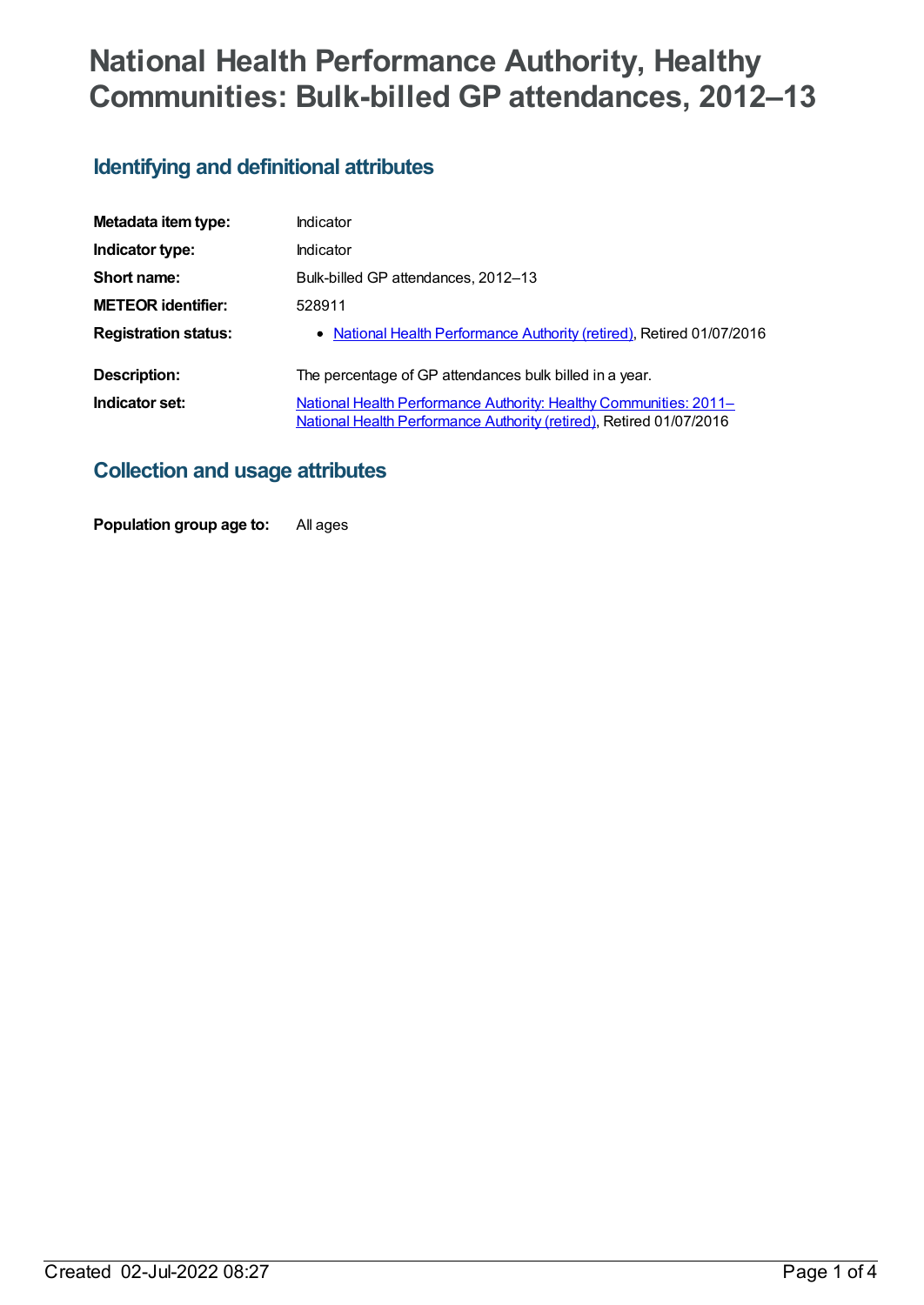| <b>Computation description:</b> | Bulked billing is an arrangement in which a GP bills Medicare directly for any<br>eligible medical or allied health service that the patient receives, and imposes no<br>other 'gap payment' on the patient. In this arrangement the provider accepts the<br>Medicare benefits as full payment for the service and the patient assigns their right<br>to a Medicare benefit to the service provider.                                                                                                                |
|---------------------------------|---------------------------------------------------------------------------------------------------------------------------------------------------------------------------------------------------------------------------------------------------------------------------------------------------------------------------------------------------------------------------------------------------------------------------------------------------------------------------------------------------------------------|
|                                 | GP attendances are Medicare benefit-funded patient/doctor encounters, such as<br>visits and consultations, for which the patient has not been referred by another<br>doctor. GP attendances exclude services provided by practice nurses and<br>Aboriginal and Torres Strait Islander health practitioners on a GP's behalf.                                                                                                                                                                                        |
|                                 | In terms of "Broad Type of Service' Groups, GP attendances comprise all items in<br>Broad Type of Services Groups 'A' - GP/VRGP non-referred attendances, 'M' -<br>Enhanced Primary Care and 'B' Non-referred other attendances as published in<br>official MBS statistics by the Department of Human Services and the Department<br>of Health.                                                                                                                                                                     |
|                                 | For MBS data, Medicare Local was determined having regard to the enrolment<br>postcode for each person from the last MBS service of any type, processed by the<br>Department of Human Services in 2012-13. All MBS services for each individual<br>processed in 2012-13, were attributed to the postcode in question.                                                                                                                                                                                               |
|                                 | MBS postcode level data were allocated to Medicare Local regions using<br>concordance files provided by ABS.                                                                                                                                                                                                                                                                                                                                                                                                        |
|                                 | Numerator based on Medicare (MBS) total GP attendances bulk billed and<br>denominator based on MBS total GP attendances, from data provided by the<br>Department of Health for the financial year of processing, 2012-13.                                                                                                                                                                                                                                                                                           |
|                                 | Before MBS data are published by the NHPA all confidential data cells are<br>suppressed.                                                                                                                                                                                                                                                                                                                                                                                                                            |
|                                 | The current definition of confidential data is as follows:                                                                                                                                                                                                                                                                                                                                                                                                                                                          |
|                                 | • For number of MBS services:<br>∘ if number of services is less than 6 or<br>• if number of services is equal to or greater than 6 but<br>■ one provider provides more than 85% of services or two<br>providers provide more than 90% of services or<br>• one patient receives more than 85% of services or two patients<br>receive more than 90% of services.<br>If data on number of services is confidential, corresponding data on other<br>measures such as MBS benefit paid is also regarded as confidential |
| <b>Computation:</b>             | 100 x (Numerator ÷ Denominator)                                                                                                                                                                                                                                                                                                                                                                                                                                                                                     |
|                                 | Medicare Benefits Scheme data                                                                                                                                                                                                                                                                                                                                                                                                                                                                                       |
|                                 | <b>Bulk-billed GP attendances</b>                                                                                                                                                                                                                                                                                                                                                                                                                                                                                   |
|                                 | Bulk-billed GP attendances variation within Medicare Locals                                                                                                                                                                                                                                                                                                                                                                                                                                                         |
| Numerator:                      | Number of bulk-billed GP attendances claimed through the Medicare Benefits<br>Schedule (MBS)                                                                                                                                                                                                                                                                                                                                                                                                                        |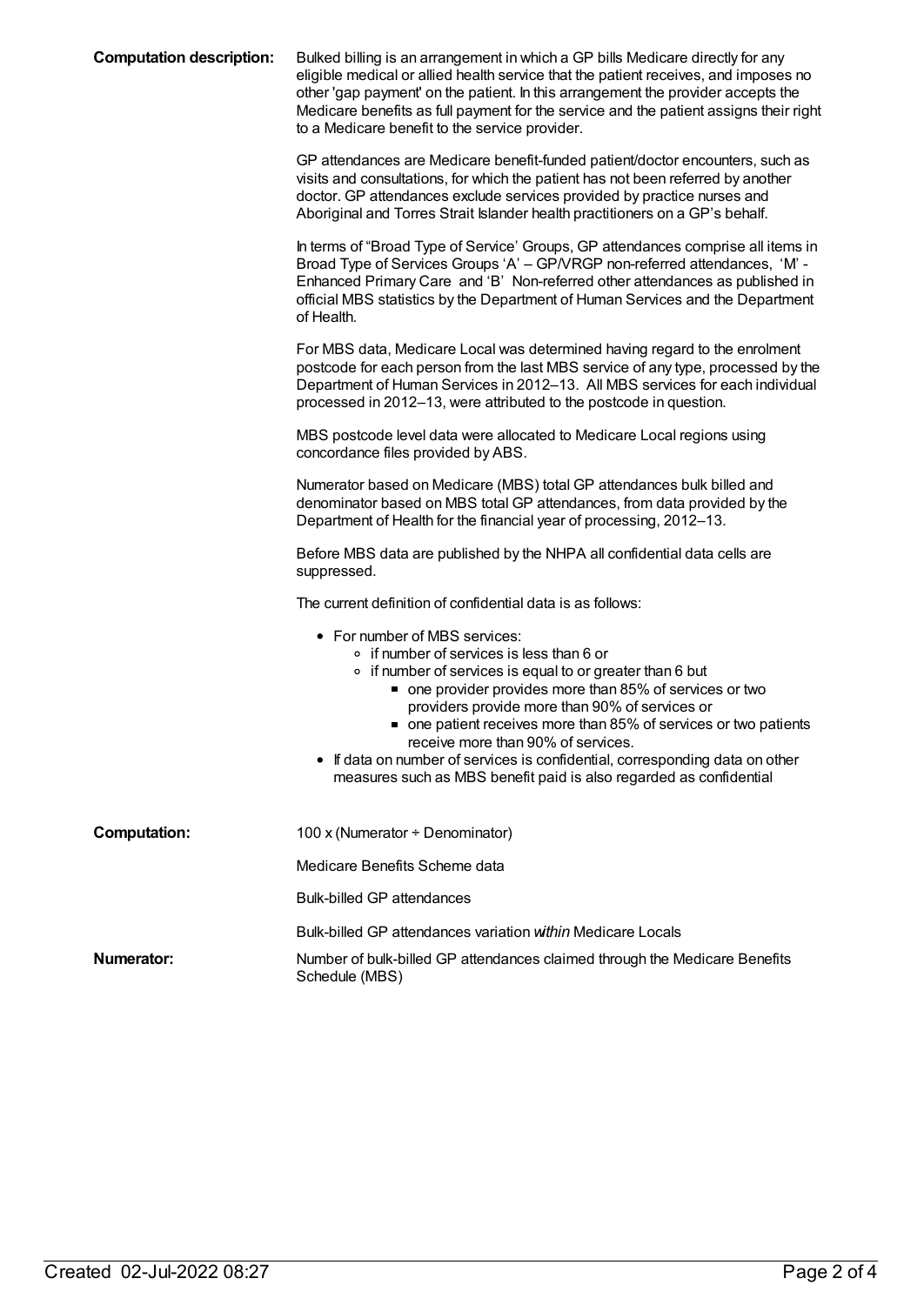[Address—Australian](https://meteor.aihw.gov.au/content/429894) postcode, Australian postcode code (Postcode datafile) {NNNN}

**Data Source**

[Medicare](https://meteor.aihw.gov.au/content/394305) (MBS) data

**Guide for use**

Person - MBS benefit for GP service, Total Australian Currency N[N(8)]

#### **Data Element / Data Set**

[Person—General](https://meteor.aihw.gov.au/content/554986) Practitioner MBS health assessment indicator, yes/no code N

**Data Source**

[Medicare](https://meteor.aihw.gov.au/content/394305) (MBS) data

**Guide for use**

Person - MBS benefit for GP service, Total Australian Currency N[N(8)] A count of Yes's is used for the numerator.

### **Data Element / Data Set**

Service [event—bulk](https://meteor.aihw.gov.au/content/556603) billed General Practitioner (GP) service, total number NN[N]

**Data Source**

[Medicare](https://meteor.aihw.gov.au/content/394305) (MBS) data

**Guide for use**

Data source type: Administrative by-product data

**Denominator data elements:**

**Denominator:** Total GP attendances for year of processing

#### **Data Element / Data Set**

[Person—General](https://meteor.aihw.gov.au/content/554986) Practitioner MBS health assessment indicator, yes/no code N

**Data Source**

#### [Medicare](https://meteor.aihw.gov.au/content/394305) (MBS) data

**Guide for use**

Person - MBS benefit for GP service, Total Australian Currency N[N(8)] A count of all Yes's and No's is used for the denominator.

**Disaggregation data elements:**

**Disaggregation:** By Medicare Local catchments and Medicare Local peer groups

**Data Element / Data Set**

Administrative health [region—Medicare](https://meteor.aihw.gov.au/content/513288) Local identifier, code AANNN

#### **Data Element / Data Set**

Administrative health [region—Medicare](https://meteor.aihw.gov.au/content/550733) Local peer group, code N